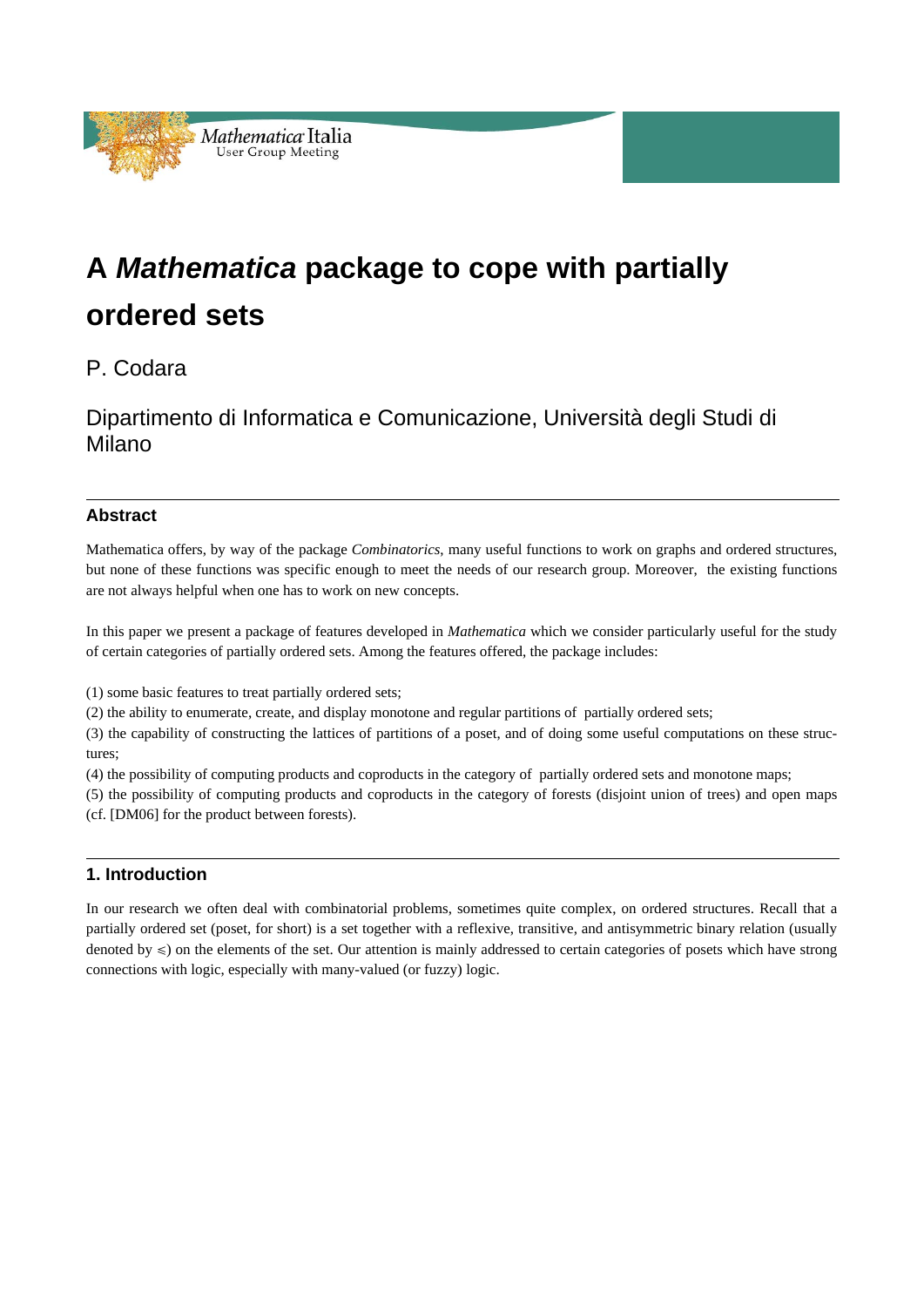In [Cod08] and [Cod09], the author investigates the notion of partition of a poset. In the classical theory, a partition of a set S is a set of nonempty, pairwise disjoint subsets of S, called *blocks*, whose union is S. In the poset case, three different notions of partition are given: monotone, regular, and open. As shown in both works, the "right" notion depends on the category we are dealing with, that is, depends on the kind of posets and maps between them that we are considering. Essentially, a partition (of any kind) of a poset P is a poset whose elements are blocks of a (set) partition of the underlying set of P, endowed with an appropriate partial order. We do not give here the formal definition of the three kinds of partition, and we refer the interested reader to [Cod09].

In [Cod08], it is also shown that the sets of all monotone and regular partitions of a poset can be endowed with lattice structures, i.e., they are poset such that any two elements have a supremum and an infimum.

Many interesting combinatorial questions arise from these two works. For instance: *how many* partitions (of the three kinds) of a poset there are?, *are there* some relations between the three notions, and with the classical notion of partition?, can we give a *simple, intuitive* notion of partition of a poset?, *which properties* the lattices of partitions do have?

The *Mathematica* package presented in this paper was aimed to help answer to these questions, and has been then developed in order to solve more general problems on posets.

In Section 2 we present some basic features of our package *poset.m*. Some of these features are just specialization of some functions avaible via the package *Combinatorica*.

In Section 3 we present some special functions of the package, devoted to the generation, enumeration and investigation of partitions of posets.

In Section 4 we approach the problem of creating the lattice of partitions of a poset, and try to describe how to use some features of *poset.m* to find some properties of the lattice we have obtained.

In Section 5 we present two case studies (taken from [Cod08]) to show how to use the package in two different concrete examples.

Among the features available in the package, we have mentioned the possibility of computing products and coproducts (categorical sum) between posets. In [DM06] the authors present a method to compute coproducts of finitely presented Gödel algebra (particular algebras strictly related to Gödel logic, a many-valued logic). Such method is based on computing a product between forests, i.e, posets such that the under set of each element is a totally ordered set (a *chain*). The package *poset.m* include an algorithm to compute this kind of product, besides of course other functions to compute Cartesian products, and coproducts.

In the final Section 6 we show how to use the features just above mentioned.

## **2. Basic features**

We use the usual command to load the package.

**<< poset.m**

First, we want to create a poset. A poset is internally represented as a *Graph* object. The function *Poset* allows to create a poset.

**? Poset**

Poset[relation] and Poset[relation], v] generate a partially ordered set, represented

as a directed graph (see *Combinatorica* manual). *relation* is a set of pairs representing the

order relation of the poset (not necessarily the entire order relation). *v* is a list of vertices.

 $B2 = Post[\{\{\n \mathbf{x}^{\mathsf{T}}, \mathbf{x}^{\mathsf{T}}\}, \{\{\mathbf{x}^{\mathsf{T}}, \mathbf{x}^{\mathsf{T}}\}\}\}\n$ 

 $-$  Graph: < 5, 3, Directed > $-$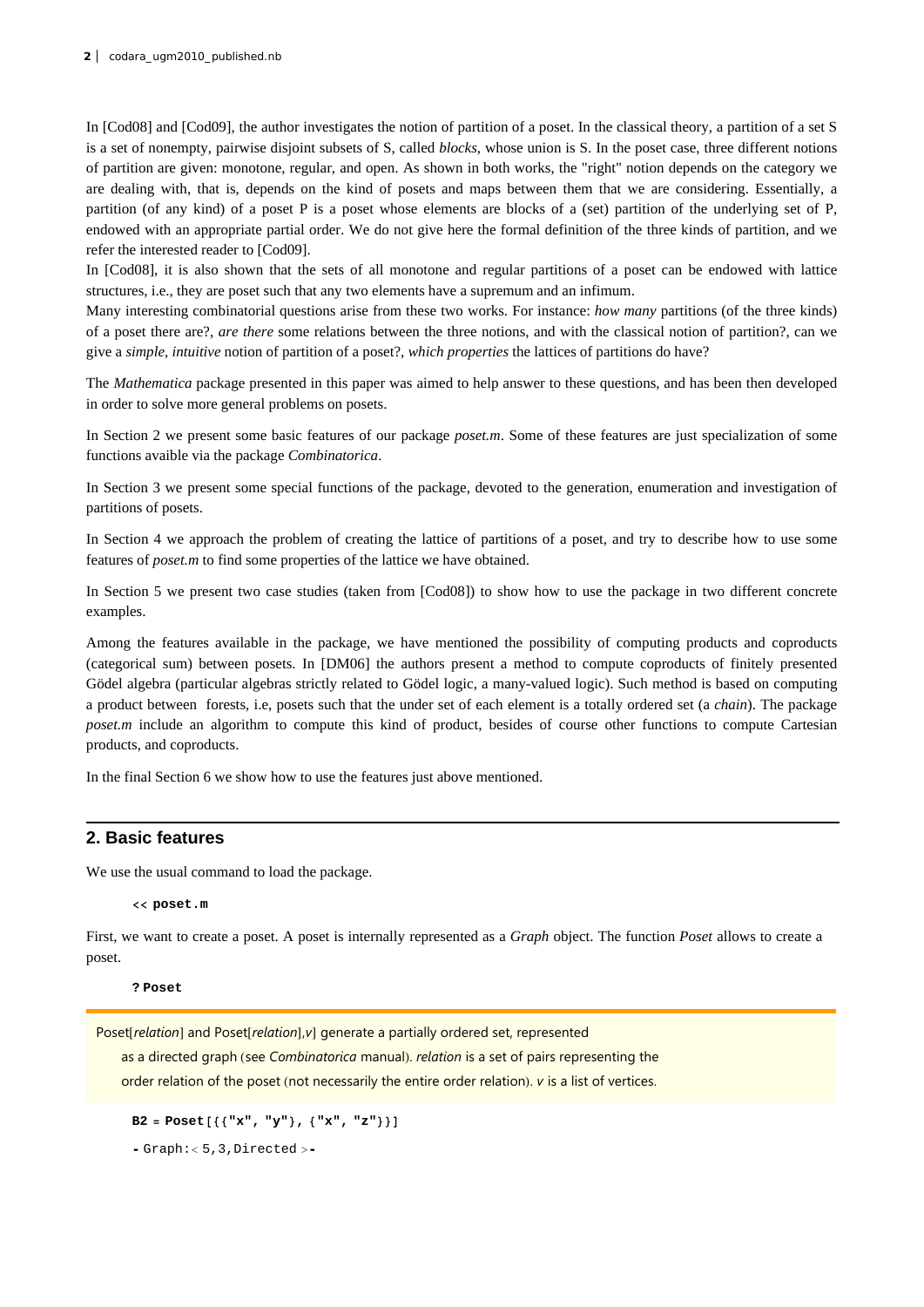To display the poset we use the function *Hasse*.

 $H$ **asse** [B2]



The package provide functions to allow an easy genaration of some common posets.

```
C3 = Post[\{(c1, c2), (c2, c3)\}]- Graph:< 6, 3, Directed > -CU3 = Chain[3]- Graph:< 6, 3, Directed >-
Hasse<sup>[</sup>(C3, CU3<sup>}</sup>]
           |c2|c3
                                 \vert<sub>2</sub>
                                 3
```
Calling the function *Poset[relation, v]* allows the creation of posets with isolated points. It is also possible to create empty posets.

```
F1 = \text{Poset}\left[\left\{\left\{``1", "x"\right\}\right\}, \left\{``0", "1", "x"\right\}\right]
```
1

```
- Graph:< 4, 3, Directed > -
```
c1

 $Hasse$ [**F1**]



The package provide functions to get different representation of a poset, and to investigate its structure (elements, order relation,...).

**? Relation**

Relation[p] gives the list of pairs of the order relation of the partially ordered set *p*. *p* is a *Poset*, or a list of *Posets*.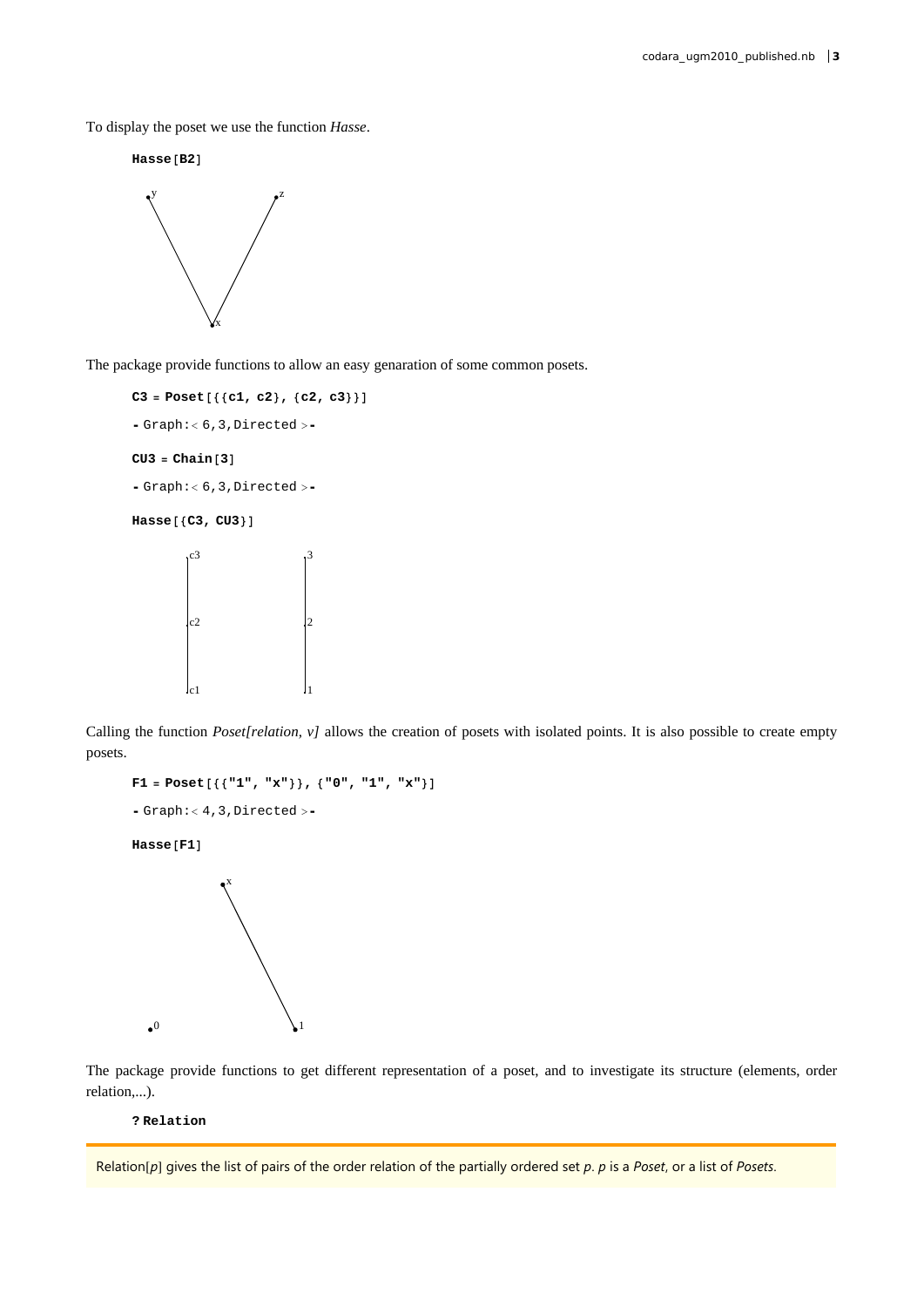$Relation[C3]$  $\{\{c_1, c_1\}, \{c_1, c_2\}, \{c_1, c_3\}, \{c_2, c_2\}, \{c_2, c_3\}, \{c_3, c_3\}\}\$ **? Covering**

Covering[p] gives the list of pairs of the covering relation of the partially ordered set *p*. *p* is a *Poset*, or a list of *Posets*.

```
Covering[C3]{C_1, c_2}, {C_2, c_3}PostElements [C3]
{c_1, c_2, c_3}
```
## **3. Investigating partitions of posets**

In this section we show how to work on partitions of a posets using *poset.m*. At the moment, the package allows to create and manage monotone and regular partitions.

**? PosetPartitions**

PosetPartitions[p] generates the list of all monotone partitions of a poset. Each monotone partition is represented as a *graph. p* is a *poset.* PosetPartitions[p] outputs a list of *graphs*, and displays the total number of monotone partition of *p*, and the total number of cases analyzed by the function to obtain the monotone partitions.

```
PB2 = PosetPartitions [B2]
```
Analyzed preorders: 16 − Poset Partitions: 7

The function *CreateHasse* allows to display the monotone partitions as posets. In the following Hasse diagrams, the labels of the elements represent blocks of the partitions. They are obtained by concatenating the labels of the elements of each block in the original poset.

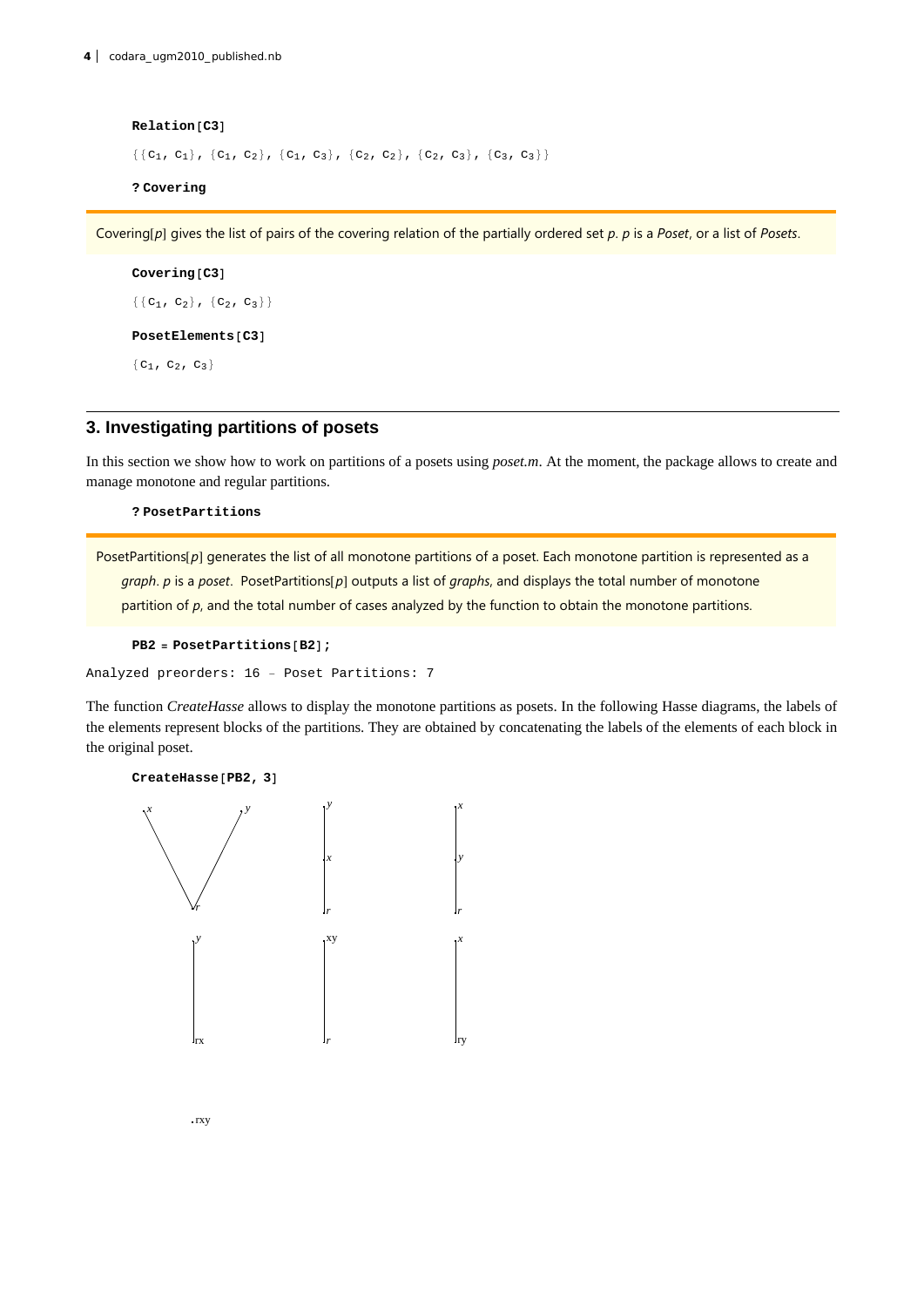In general, a monotone partitition returned by the function *PosetPartitions* is not a poset, but a preorder (i.e. the binary relation does not have the antisymmetric property). If we apply the function *Hasse* to one of such partitions, we do not obtain an Hasse diagram, but a directed graph. The function *PartitionToPoset* solves this problem, by reducing blocks to single elements and concatenating labels as mentioned above.



**? PartitionToPoset**

PartitionToPoset[p] generates the poset corresponding to a preorder seen as a partition. Whenever two elements *a* and *b* are such that  $(a,b)$  and  $(b,a)$  belong to the order relation of  $p$ , they are elements of the same block, and they are transformed in a single element of a new poset. *p* is a *graph*, or a list of graphs.

```
Hasse[PartitionToPoset[PB2[[4]]]]
```


The analogous of *PosetPartition* for generating regular partitions of posets is the function *RegularPartitions*.

**? RegularPartitions**

RegularPartitions[p] generates the list of all regular partitions of a poset. Each regular partition is represented as a *graph. p* is a *poset.* RegularPartitions[p] outputs a list of *graphs*, and displays the total number of regular partition of *p*, and the total number of cases analyzed by the function to obtain the regular partitions.

```
RB2 = RegularPartitions [B2];
```
Analyzed preorders: 5 − Regular Partitions: 5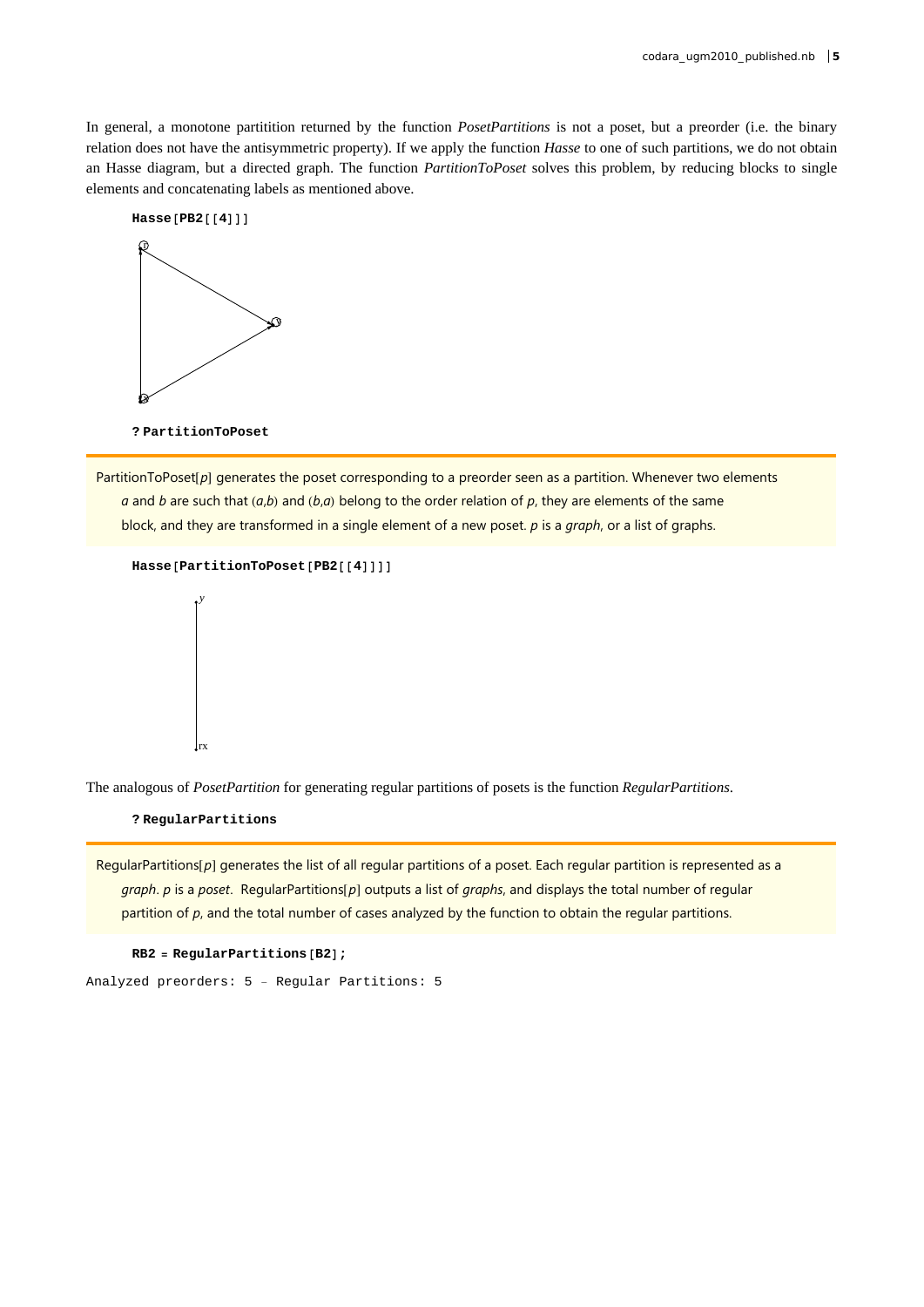#### $CreateHasse [RB2, 3]$



## **4. Investigating the lattices of partitions**

As for set partitions, monotone (regular) partitions of a poset can be endowed with a lattice structure. This can be done by ordering the monotone (regular) partitions of the poset by inclusion between the preorder relations representing each partition (cf. [Cod08, 4]). In the following we see how to construct and manage the monotone and regular partition lattices of a poset with the package *poset.m*. Some additional features are also provided. For instance, we show the use of two functions, *Upsets* and *Downsets*, allowing to obtain the upper set (or upset) and the lower set (or downset) of each partition in the lattice. These functions outputs lists of positions, each of which gives the positions of the partitions in the input list. The input list is usually obtained by the functions *PosetPartitions* or *RegularPartitions* described in the previous section.

**? Upsets**

Upsets[plist] returns the list of the upsets of each element of *plist* in the lattice of partition. *plist* is a list of monotone or regular partitions, and can be obtained by the functions *RegularPartitions* or *PosetPartitions*.

#### $U$ psets<sup>[RB2]</sup>

```
\{\{1, 2, 3, 4, 5\}, \{2, 5\}, \{3, 5\}, \{4, 5\}, \{5\}\}\
```
 $Downsets$  [RB2]

```
\{\{1\}, \{1, 2\}, \{1, 3\}, \{1, 4\}, \{1, 2, 3, 4, 5\}\}\
```
**? PosetPartitionLattice**

PosetPartitionLattice[plist] returns the lattice structure of a given list of monotone or regular partitions *plist*. *plist* is usually obtained by using *RegularPartitions* or *PosetPartitions*.

#### $LRB2 = PostPartitionLattice [RB2]$

 $-$  Graph: $<$  12, 5, Directed  $>$ 

The labels of the elements in the following Hasse diagram indicate the position of the regular partitions in the list *RB2* (see the previous section for the Hasse diagrams of the elements of *RB2*).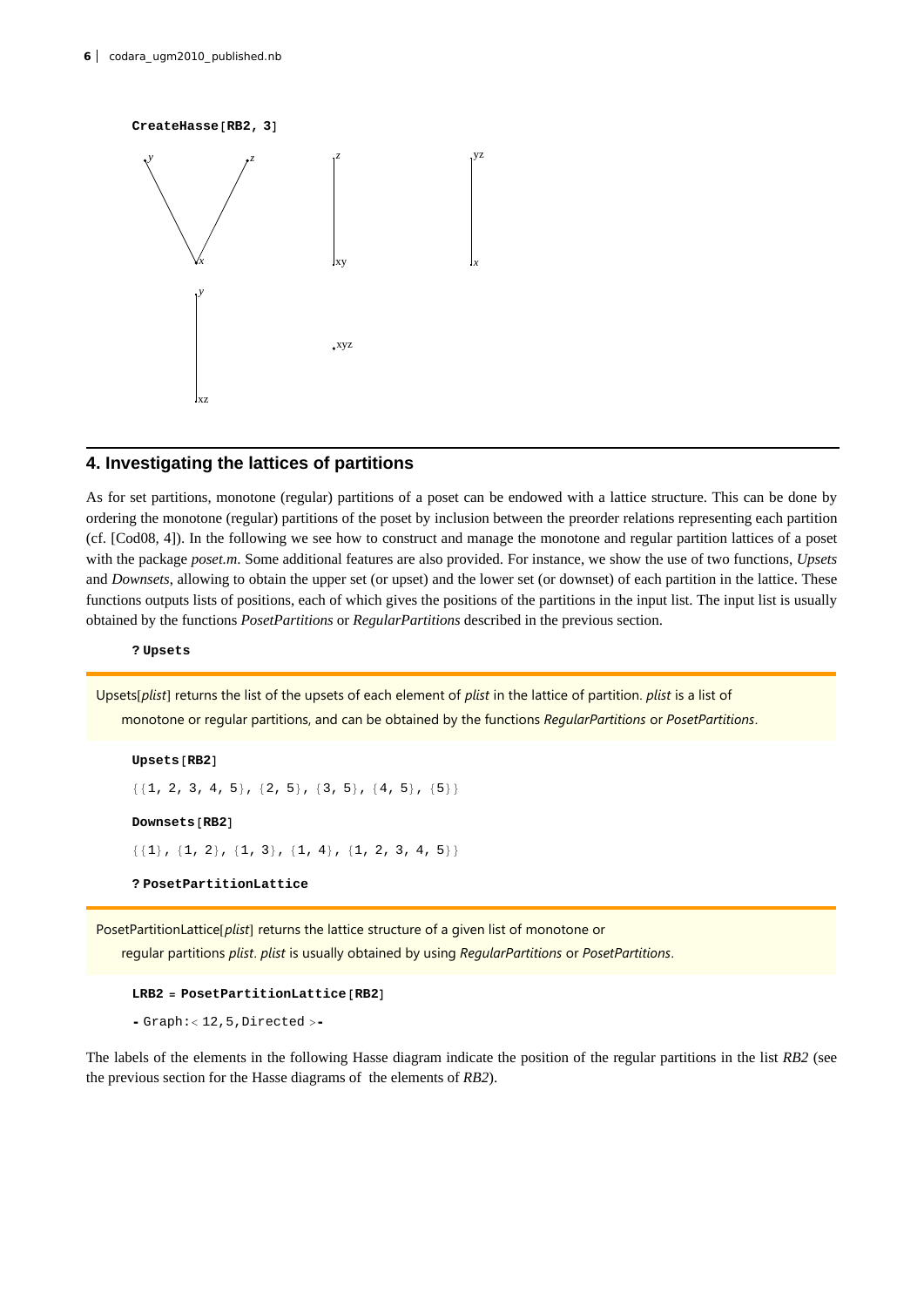$Hasse[LRB2]$ 



 $Hasse[LPB2 = PostPartitionLattice[PB2]]$ 



Some functions provided by the package can help in investigating the properties of monotone and regular partitions lattices.

**? Moebius**

Moebius[plist] returns the values of the Moebius

function computed on each element of a monotone or regular partition lattice.

*plist* is a list of partitions usually obtained by using the functions *PosetPartitions* or *RegularPartitions*.

 $M$ oebius<sup>[PB2]</sup>

 ${1, -1, -1, 0, 1, 0, 0}$ 

Atoms and coatoms are the elements of the lattice that lie just above the bottom element, or below the top element, respectively.

**? AtomsPosition**

AtomsPosition[plist] returns the list of positions of atoms of the monotone or regular partition lattice given in input. *plist* is a list of partitions usually obtained by using the functions *PosetPartitions* or *RegularPartitions*.

```
Atomicen[PB2]{2, 3}
```
 $\text{Costom}sPosition[PB2]$ 

 ${4, 5, 6}$ 

Some elements of the monotone partition lattice of a poset are isomorphic to linear extensions of the poset.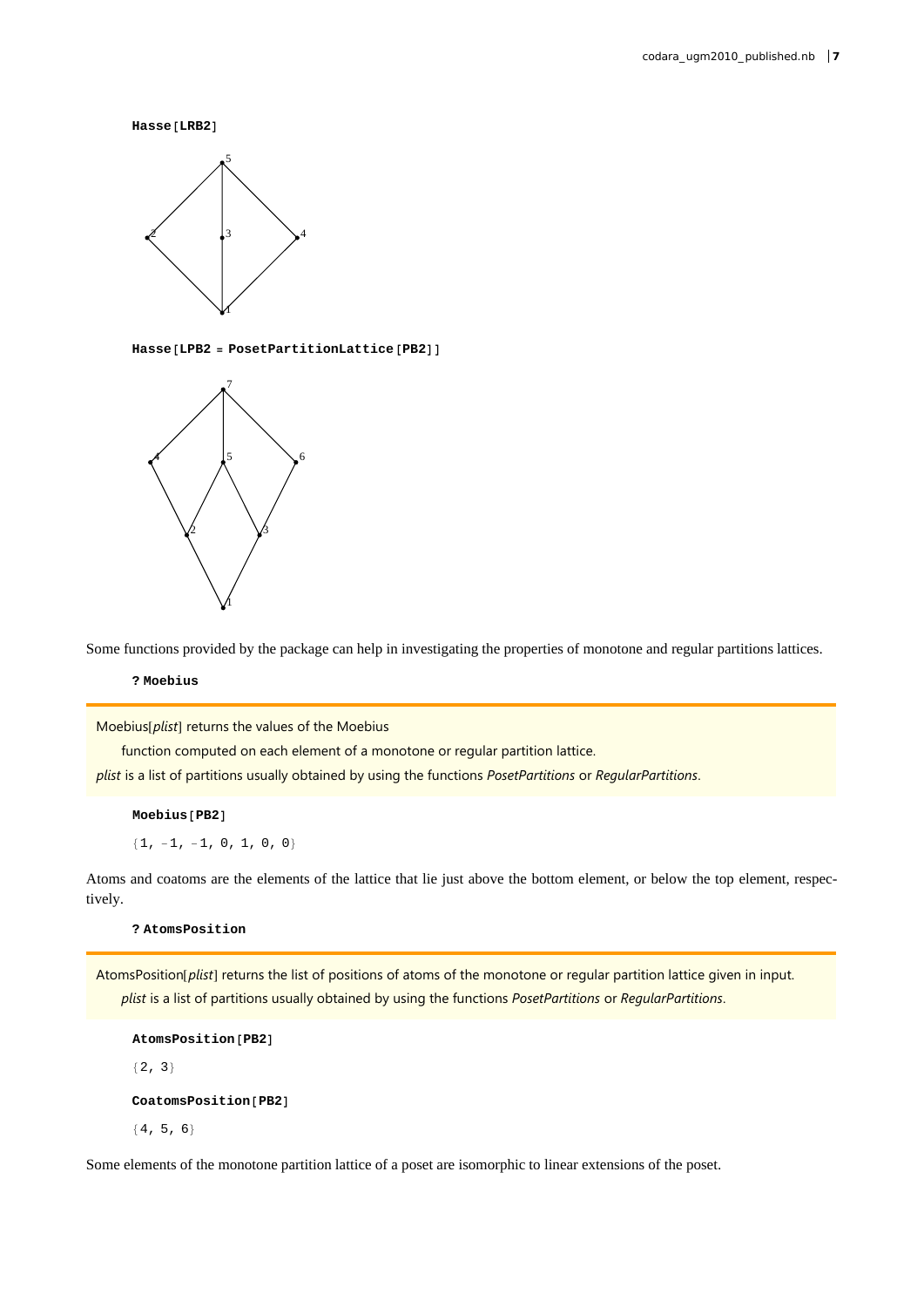```
Hasse[LinearExtensions [PB2]]
```


Some lattices (namely, the *ranked* lattices) can be endowed with a rank function *r* such that  $r(x) < r(y)$  whenever  $x < y$  and such that whenever *y* covers *x*, then  $r(y) = r(x) + 1$ . The value of the rank function for an element of the lattice is called its rank. *Whitney numbers* count the sizes of each level of a ranked lattice, that is, the *n*th Whitney number counts the number of elements of a lattice having rank *n*. We assume that the bottom element has rank 1. As shown in [Cod08], the lattice of regular partitions of a poset is always ranked, while the lattice of poset partition, in general, is not.

**? WhitneyNumbers**

WhitneyNumbers[plist] returns the Whitney Numbers of a ranked lattice. *plist* is a list of posets forming a ranked lattice.

 $WhitneyNumbers$  [PB2]

 ${1, 2, 3, 1}$ 

**? WhitneyLevels**

WhitneyLevels[plist] returns the high of the elements of a lattice. *plist* is a list of posets forming a ranked lattice.

#### $WhitneyLevels$ <sup>[PB2]</sup>

 ${1, 2, 2, 3, 3, 3, 4}$ 

The latter functions are particularly useful when the graphical output cannot offer any information on the lattice.

```
Hasse@P4 = Poset@88"x", "a"<, 8"x", "b"<, 8"b", "y"<,
      {^{\{}}"a", "y"}, {^{\{}}}"x", "c"}, {^{\{}}}"x", "d"}, {^{\{}}}"c", "z"}, {^{\{}}}"d", "z"}}]]
    a \downarrowb \downarrowc \downarrowd
                      x
                y \bullet^z
```
**BigLattice** = **RegularPartitions** [P4] ;

Analyzed preorders: 877 − Regular Partitions: 491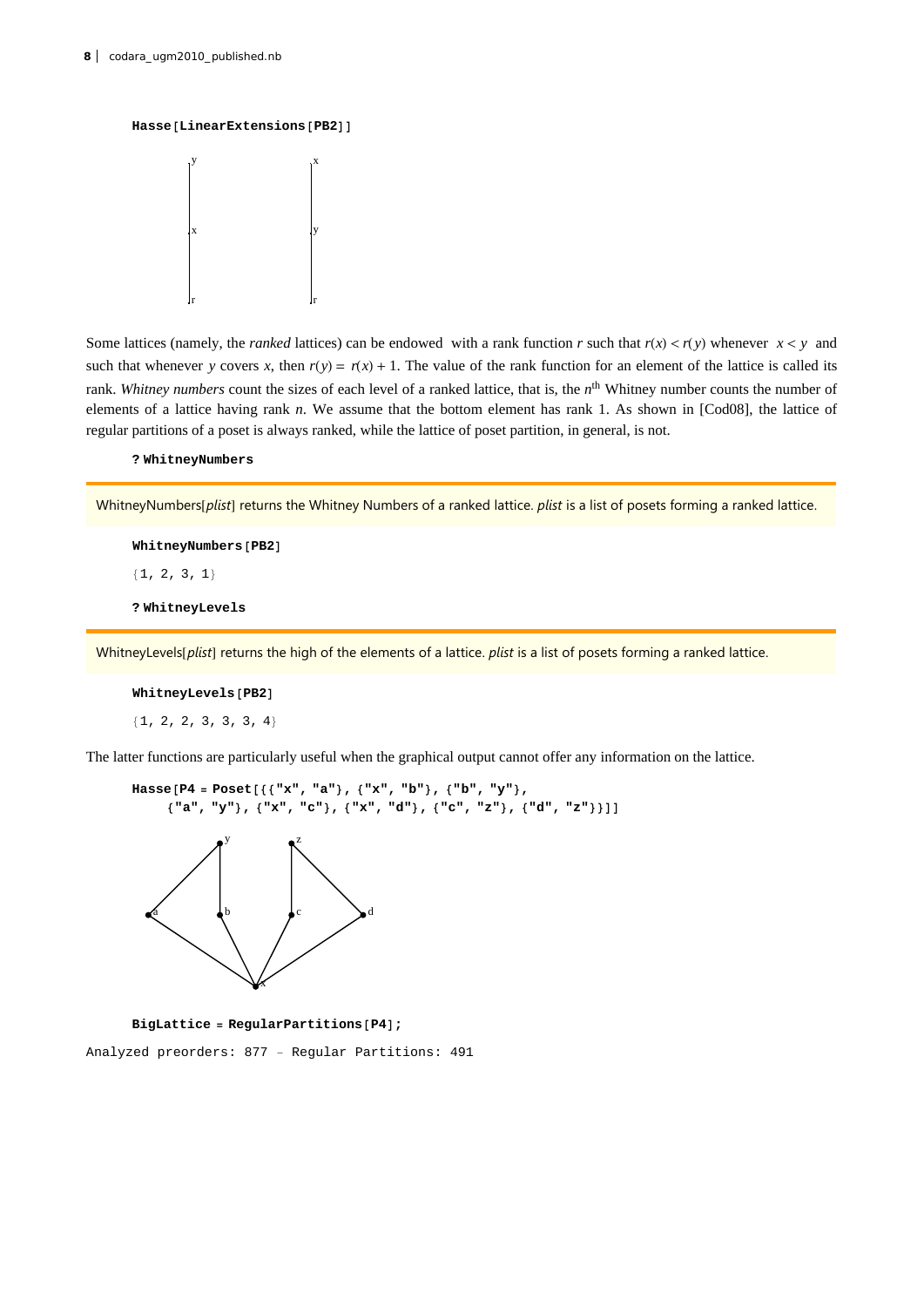$\texttt{Hasse}[\texttt{PosetPartitionLattice}[\texttt{Big}]$ 

**The contract of the contract of the contract of the contract of the contract of the contract of the contract of the contract of the contract of the contract of the contract of the contract of the contract of the contract** 

 $WhitneyNumbers[BigLattice]$ 

 ${1, 19, 107, 208, 131, 24, 1}$ 

 $A$ toms =  $A$ toms $Pos$ ition $[B$ igLattice

 ${2, 3, 4, 5, 6, 7, 15, 16, 20, 21, 23, 24, 25, 26, 33, 49, 50, 51, 61}$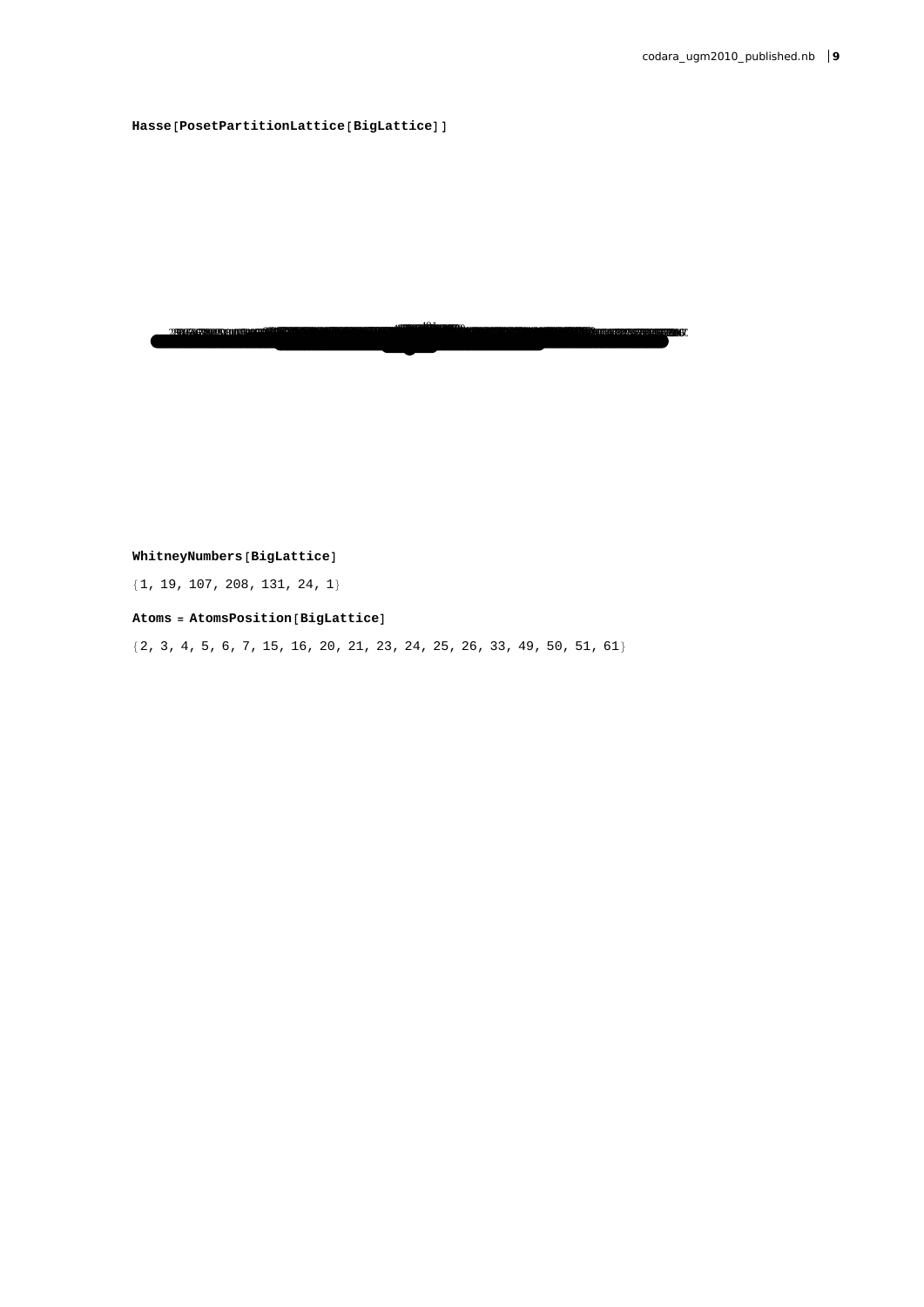



 $\text{Codoms} = \text{CoatomsPosition}[\text{BigLattice}]$ 

8457, 458, 459, 460, 461, 462, 463, 464, 465, 466, 467, 468, 479, 480, 481, 482, 483, 484, 485, 486, 487, 488, 489, 490<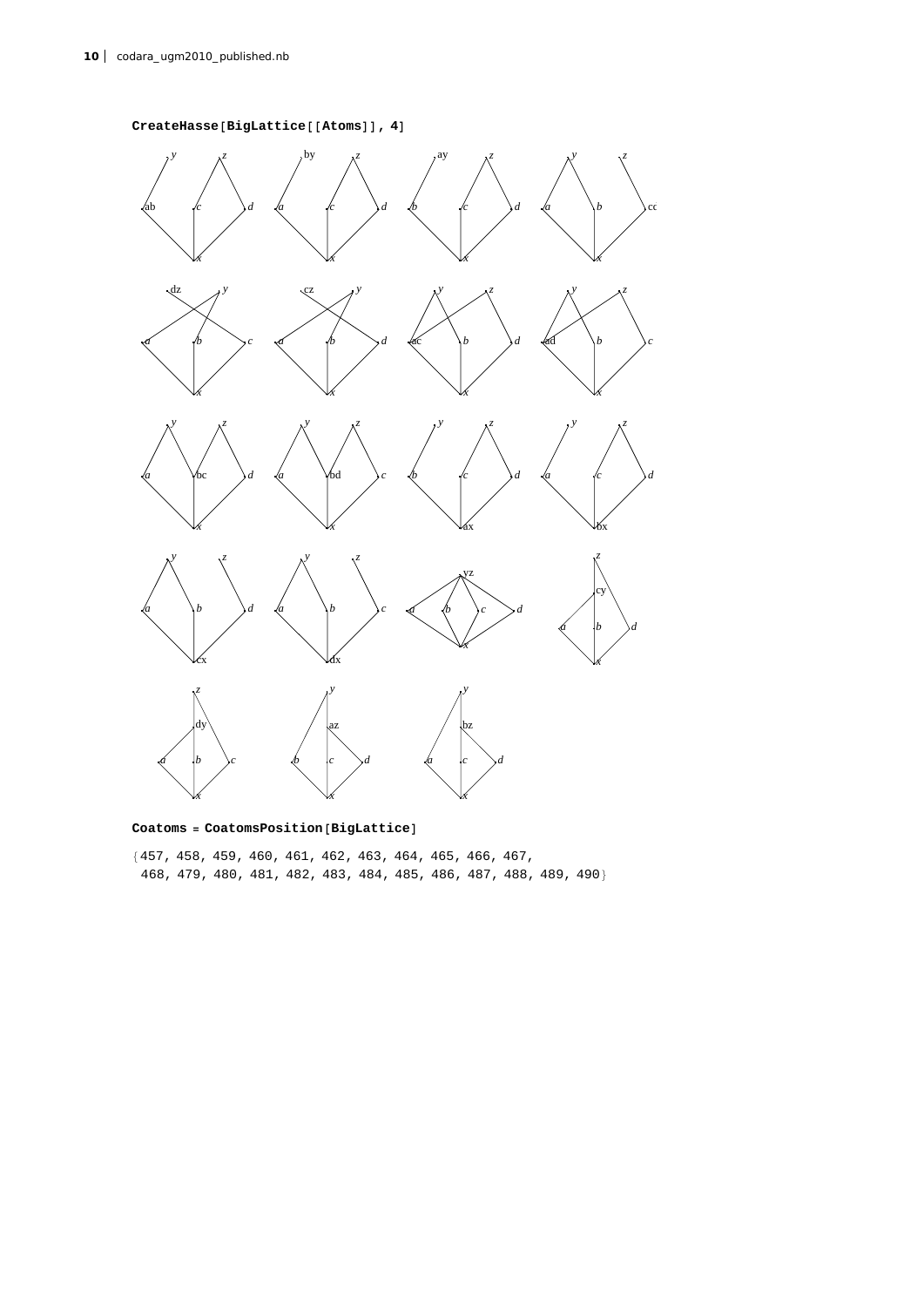

 $CreateHasse[Bightatice[[Coatoms]]$ , 7]

## **5. Case studies**

## **ü 5.1 Partitions of chains**

In [Cod08, 6.2] it is proved that the monotone partition lattice and the regular partition lattice of a chain with *n* elements are isomorphic, and that they are isomorphic to the Boolean lattice  $B_{n-1}$ . In this section, we show some small example of this fact.

```
Hasse@8PosetPartitionLattice@PosetPartitions@Chain@2DDD,
  PosetPartitionLattice@PosetPartitions@Chain@3DDD,
  \text{PostPartitionLattice} [PosetPartitions [Chain [4] ] ] ]
```
Analyzed preorders: 2 − Poset Partitions: 2 Analyzed preorders: 8 − Poset Partitions: 4 Analyzed preorders: 64 − Poset Partitions: 8



**Hasse@8PosetPartitionLattice@RegularPartitions@Chain@2DDD, PosetPartitionLattice@RegularPartitions@Chain@3DDD,**  $PostPartitionLattice[RegularPartition[4]]]]$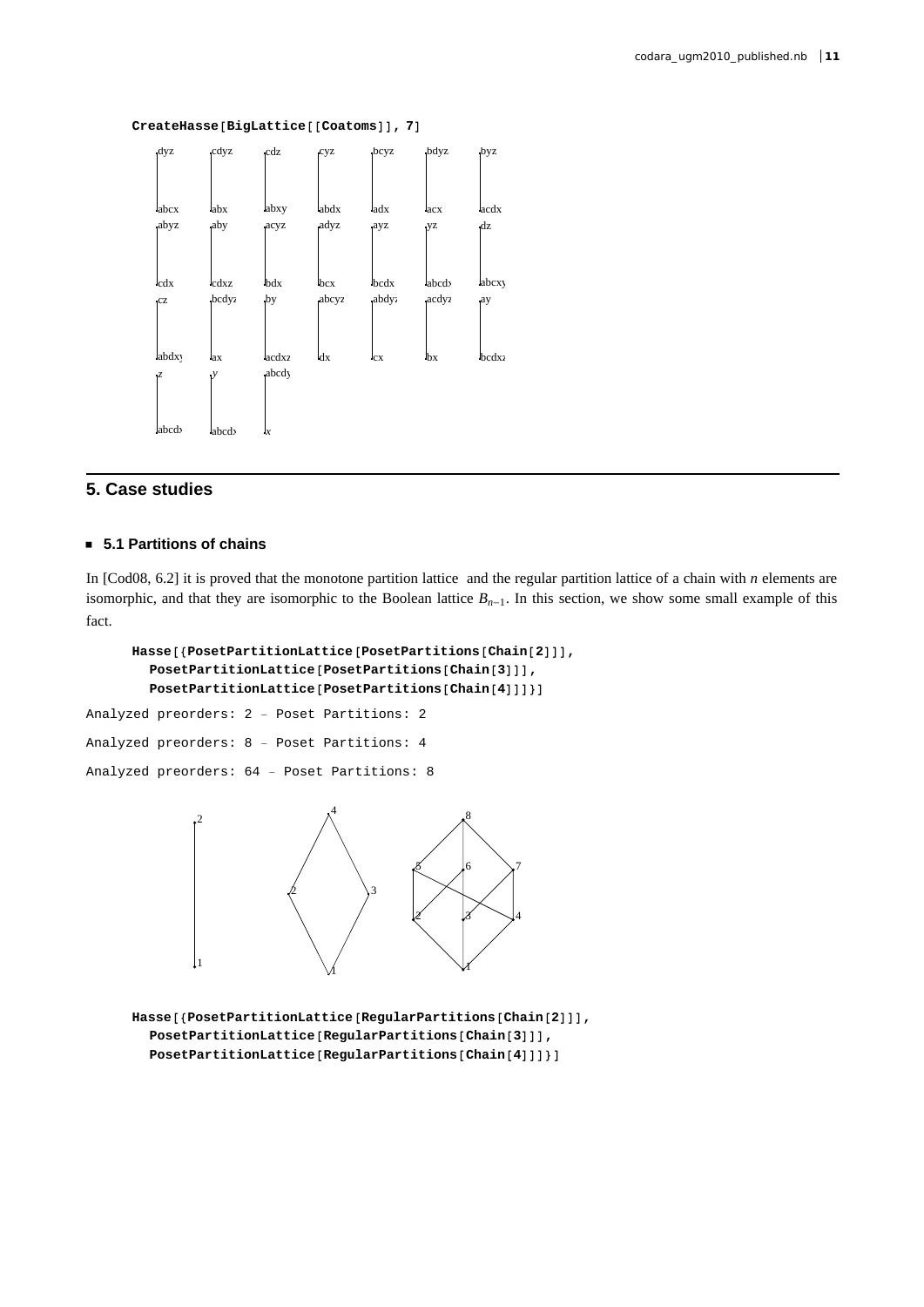Analyzed preorders: 2 − Regular Partitions: 2 Analyzed preorders: 5 − Regular Partitions: 4 Analyzed preorders: 15 − Regular Partitions: 8



 $Hasse$ <sup>[</sup>{BooleanAlgebra<sup>[1]</sup>, BooleanAlgebra<sup>[2]</sup>, BooleanAlgebra<sup>[3]</sup>}



## **ü 5.2 A case of counting**

We present in this section an enumerating problem solved in [Cod08, 6.4]. We want to count all regular partitions of a family of posets  $M_1$ ,  $M_2$ ,  $M_3$ , ..., shown below.

```
M1 = Poset[{{"r", "a"}, {"a", "t"}}];
M2 = Post[\{\{\text{Tr", \text{Var}, \text{Var}\}, \{\text{Tr", \text{Dir}\}, \{\text{Tr", \text{Var}, \text{Var}, \text{Var}, \text{Dir}\}\}\};M3 = Poset [{{"r", "a"}, {"r", "b"}, {"r", "c"}, {"c", "t"}, {"b", "t"}, {"a", "t"}}];
M4 = \text{Poset}\left[\left\{\left\{\text{''r''}, \text{''a''}\right\}, \left\{\text{''r''}, \text{''b''}\right\}, \left\{\text{''r''}, \text{''c''}\right\}\right]8"r", "d"<, 8"d", "t"<, 8"c", "t"<, 8"b", "t"<, 8"a", "t"<<D;
M5 = Poset [{{'wr", "a"}}, {'r", "b"}}, {'r", "c"}, {'r", "d"}}, {'r", "e"}8"e", "t"<, 8"d", "t"<, 8"c", "t"<, 8"b", "t"<, 8"a", "t"<<D;
```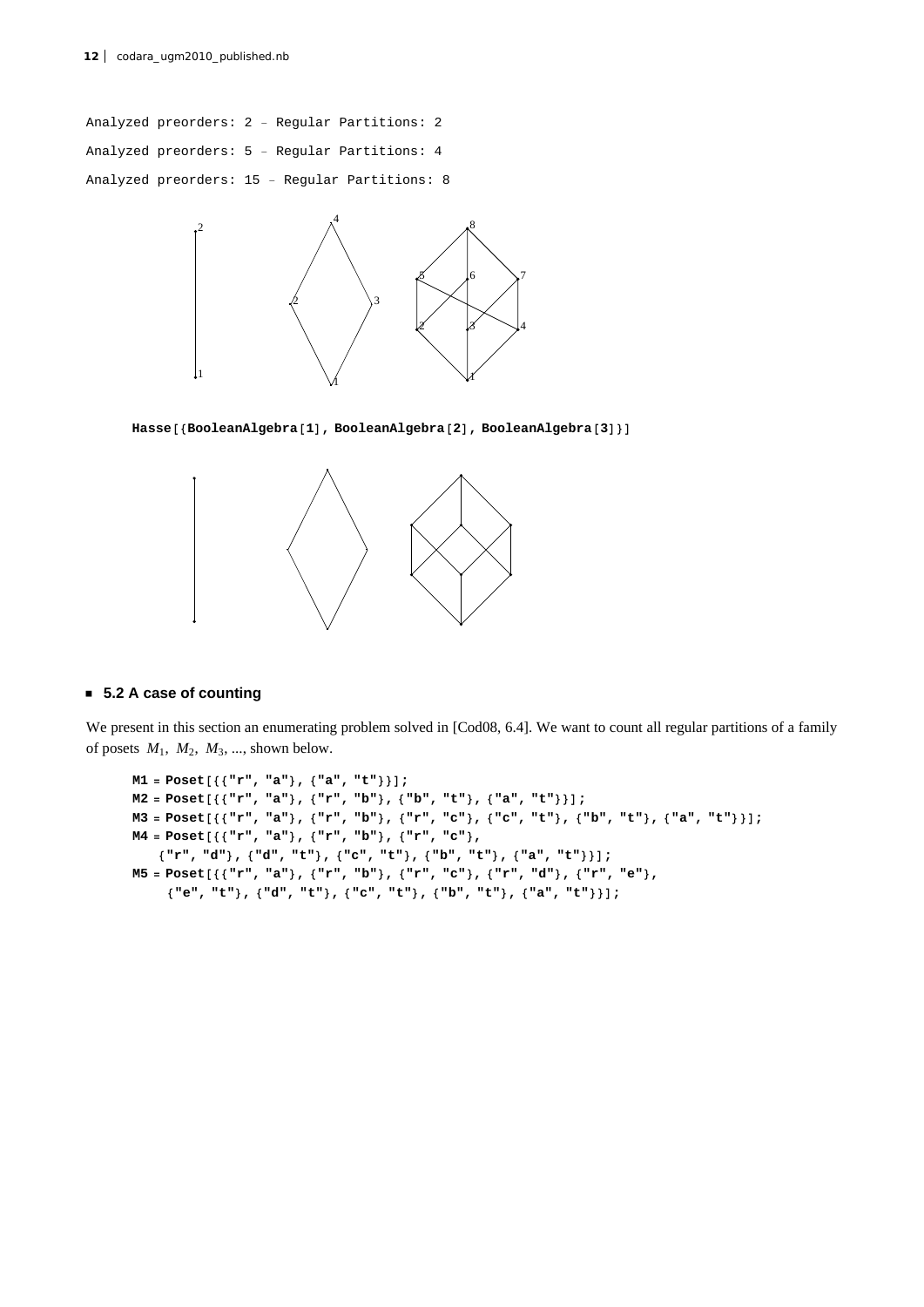#### $Hasse[{M1, M2, M3, M4, M5}, 3]$



**RegularPartitions** [#] & /@ {M1, M2, M3, M4, M5};

| Analyzed preorders: 5 - Reqular Partitions: 4     |
|---------------------------------------------------|
| Analyzed preorders: 15 - Regular Partitions: 11   |
| Analyzed preorders: 52 - Regular Partitions: 38   |
| Analyzed preorders: 203 - Reqular Partitions: 152 |
| Analyzed preorders: 877 - Reqular Partitions: 675 |
|                                                   |

The following formula count the total number of regular partitions of the poset *Mi* .

 $B_{i+2} - B_{i+1} + 1$ 

The number  $B_n$  is the  $n^{\text{th}}$  Bell number, and it is computed by the *Mathematica* function *BellB[n]*.

```
\text{Table }[\text{Bells}[n + 2] - \text{Bells}[n + 1] + 1, \{n, 1, 15\}]
```

```
84, 11, 38, 152, 675, 3264, 17 008, 94 829, 562 596, 3 535 028,
 23 430 841, 163 254 886, 1 192 059 224, 9 097 183 603, 72 384 727 658<
```
## **6. Computing products and coproducts**

We present here some examples of computation of products and coproducts of posets. Products and coproducts are different depending on the *category* we are working on. We do not go into details. For the purpose of this work it is sufficient to say that if we consider generic posets as objects (and if maps between posets are order preserving) the coproduct works as a disjoint union, and the product works as a Cartesian product. If, on the other hand, we consider forests as objects (and particular maps between them called *open maps*) the coproduct is a disjoint union and the product can be computed as described in [DM06]. To distinguish the *Mathematica* functions for product and coproducts, their names begin with *Poset* if we are working in the category of posets, and they begin with *Forest* if we are working in the category of forests.

 $F1 = Post[{(1, 2)}]; F2 = Post[{(1, 1)}, {2, 3)}];$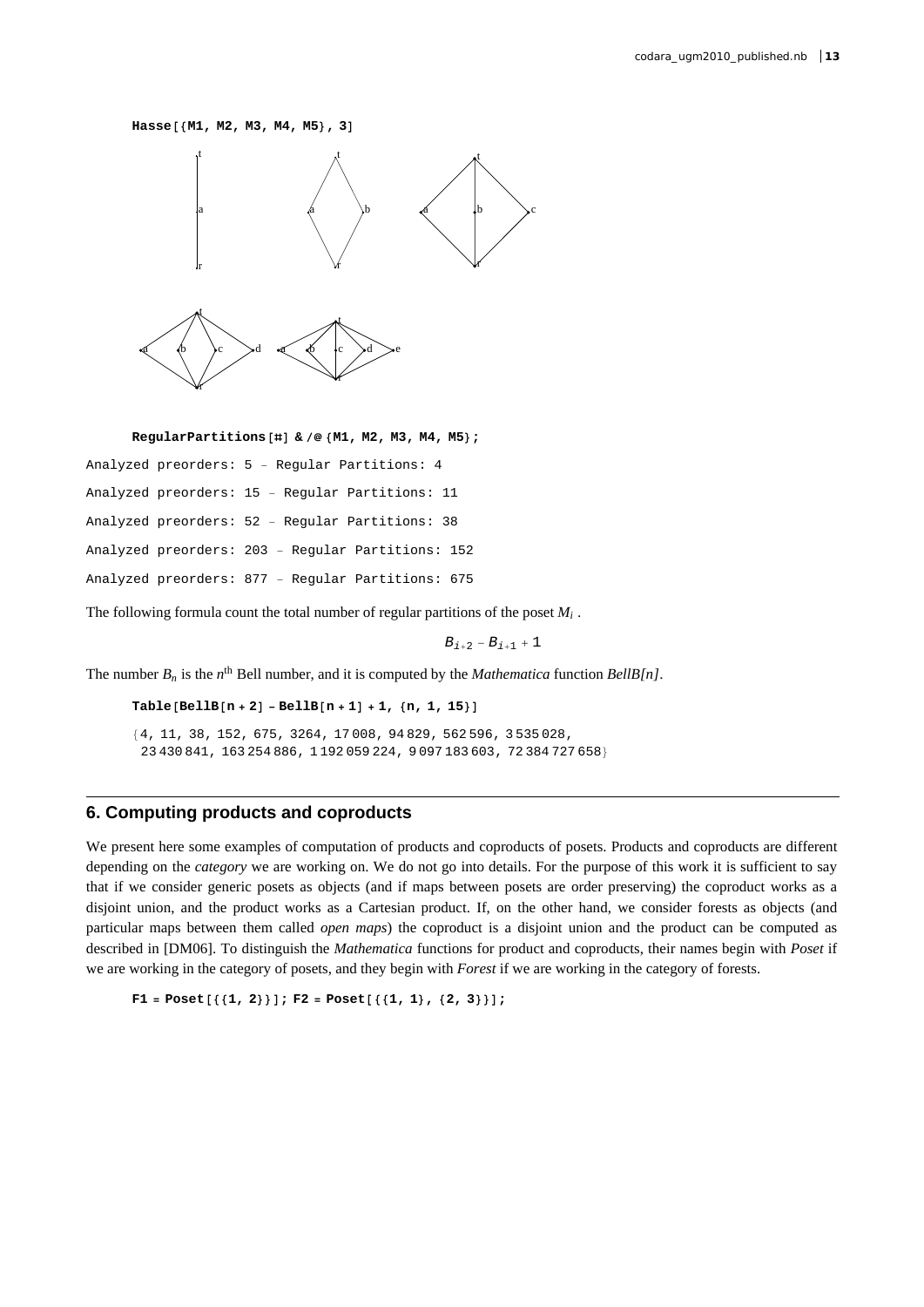

PosetSum[p1,p2,..] computes the sum (coproduct) of the *posets* 

p1, p2,... in the category of posets and order preserving maps. The output is a *poset*.





**? ForestSum**

ForestSum[p1,p2,..] computes the sum (coproduct) of the

*forests* p1, p2,... in the category of forests and open maps. The output is a *forest*.



PosetProduct[p1,p2,..] computes the product of the *posets* p1,

p2,... in the category of posets and order preserving maps. The output is a *poset*.